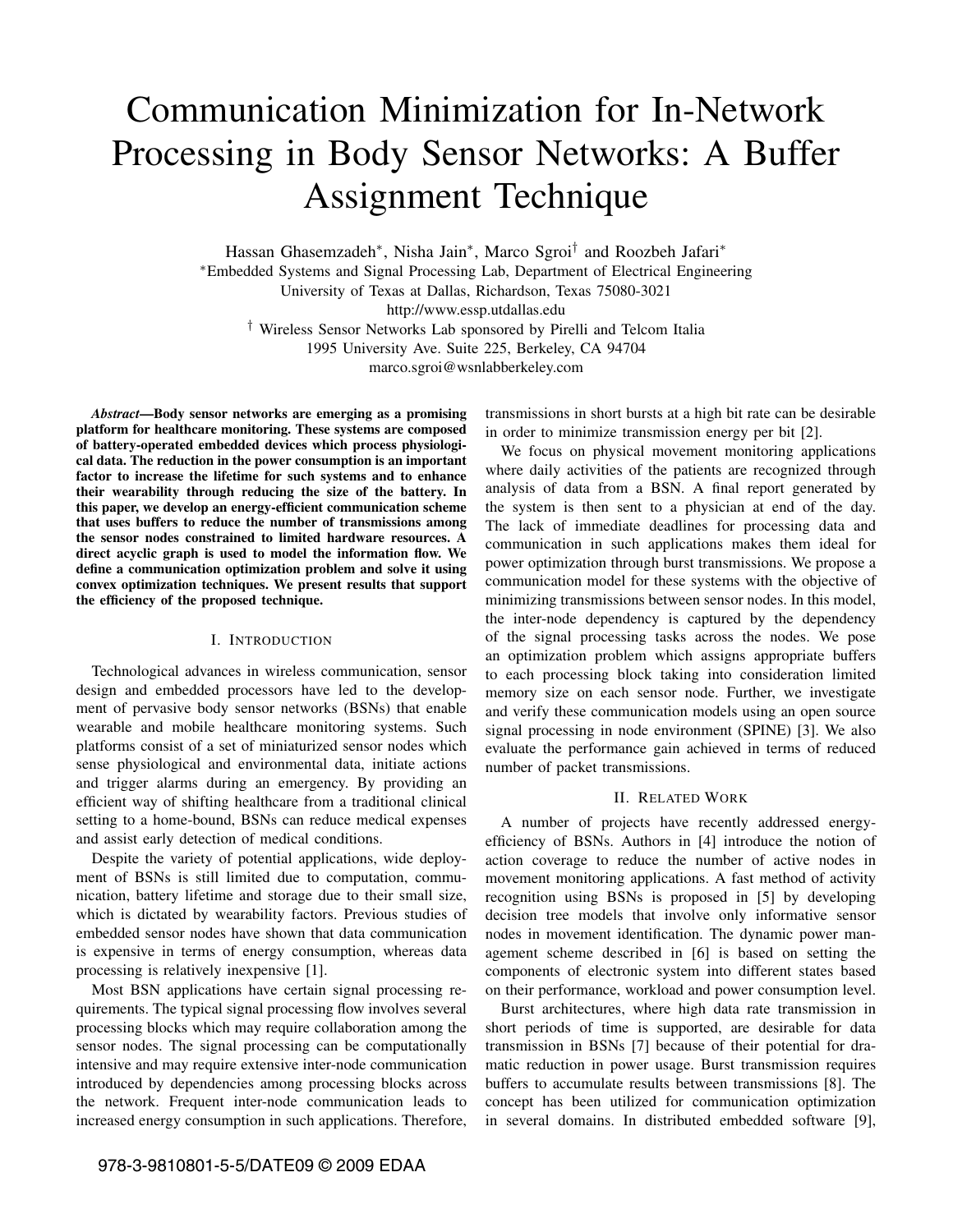

Fig. 1. Sensor node with inertial sensor board

buffering techniques are employed to achieve effective communication among asynchronous processes. In VLSI domain, buffer insertion has been in use for power optimization, by reducing switched capacitance, and for synchronizing hardware modules [10].

Nevertheless, to the best of our knowledge, the issue of communication minimization by means of buffers in BSNs has not been investigated previously. We make the use of an efficient buffer assignment technique in distributed lightweight embedded platforms with limited storage. Our technique minimizes the number of wireless transmissions in the network to improve system lifetime.

#### III. PRELIMINARIES

Body sensor networks are mainly composed of a number of on-body physiological sensors integrated with processing and communication modules. Our pilot study of physical movement monitoring finds applications in fall detection, rehabilitation, balance evaluation and gait analysis [11].

#### *A. System Architecture*

Our system consists of several sensor nodes, each equipped with a processing module and a custom-designed sensor board powered by a Li-Ion battery as shown in Fig. 1. The processing module is a mote with embedded radio for communication. Each sensor board has a tri-axial accelerometer and a bi-axial gyroscope.

The system aims at detecting the physical movements of the subject wearing the system. A number of sensor nodes are placed on different joints of human body. Inertial data obtained by each sensor node is subject to physical action recognition and further processing. The local information is derived on each node and transmitted to a base-station in a wireless manner for further analysis. The base-station can be another mote or a PDA which determines the final decision by integrating information from all the nodes.

## *B. Signal Processing*

A typical system of physical activity recognition intends to detect a set of movements of interest. Pattern classification techniques are mostly employed to distinguish each action from the rest. Our signal processing involves several processing tasks as shown in Fig. 2 and described in the following. *Preprocessing:* The data is collected from each sensor node

and is passed through a moving average filter to reduce high frequency noise.

*Segmentation:* The signal is divided into segments that represent complete actions.



Fig. 2. Typical signal processing for action recognition



Fig. 3. Intra-node dependency subgraph

*Feature Extraction:* Temporal dimensionality of each segment is reduced by reducing the input data to a set of representative feature.

*Classification:* All sensor nodes make decisions on the movements performed by the subject. A local decision is made by each node and a final decision based on the all local decisions is made by a central node.

### *C. Dependency Graph*

The signal processing model described earlier is usually implemented in a distributed manner over a BSN. We represent information flow across the network through our dependency graph model. In a system of *n* sensor nodes, dependency graph is composed of *n* subgraphs connected through inter-node links. Each subgraph represents static information dependencies within a node as shown in Fig. 3 where  $u_i^R, u_i^S, u_i^F$  and  $u_i^C$  denote sensor reading and preprocessing, segmentation, feature extraction and classification blocks respectively.

**Definition 1:** Given a set of *n* sensor nodes  $s_1, \ldots, s_n$ , *intranode dependency subgraph* for node  $s_i$  is defined by  $G_i$  =  $(V_i, E_i)$  where  $V_i$  is the set of four vertices and  $E_i$  is the set of four edges. Each vertex, denoted by  $u_i^{\mu}$ , corresponds to a processing unit, and each edge is denoted by  $e_{ii}^{\mu\eta}$  ( $\mu, \eta \in$  $\{R, S, F, C\}$  representing intra-node dependencies.

Inter-node links which represent dependencies across sensor nodes are used to connect subgraphs and form a dependency graph. An inter-node link is determined according to dependencies induced by application.

**Definition 2:** Given a set of *n* sensor nodes  $s_1, \ldots, s_n$  and inter-node dependencies, *dependency graph*  $G = (V, E)$  is formed by connecting  $n$  intra-node dependency subgraphs  $G_1, \ldots, G_n$  through dependency links  $E_b$  defined by application criteria. The set of edges  $E$  is given by

$$
E = E_w \cup E_b \tag{1}
$$

where the set of intra-node edges  $E_w$  is given by

$$
E_w = \bigcup_{i=1}^n E_i \qquad i = 1, ..., n
$$
 (2)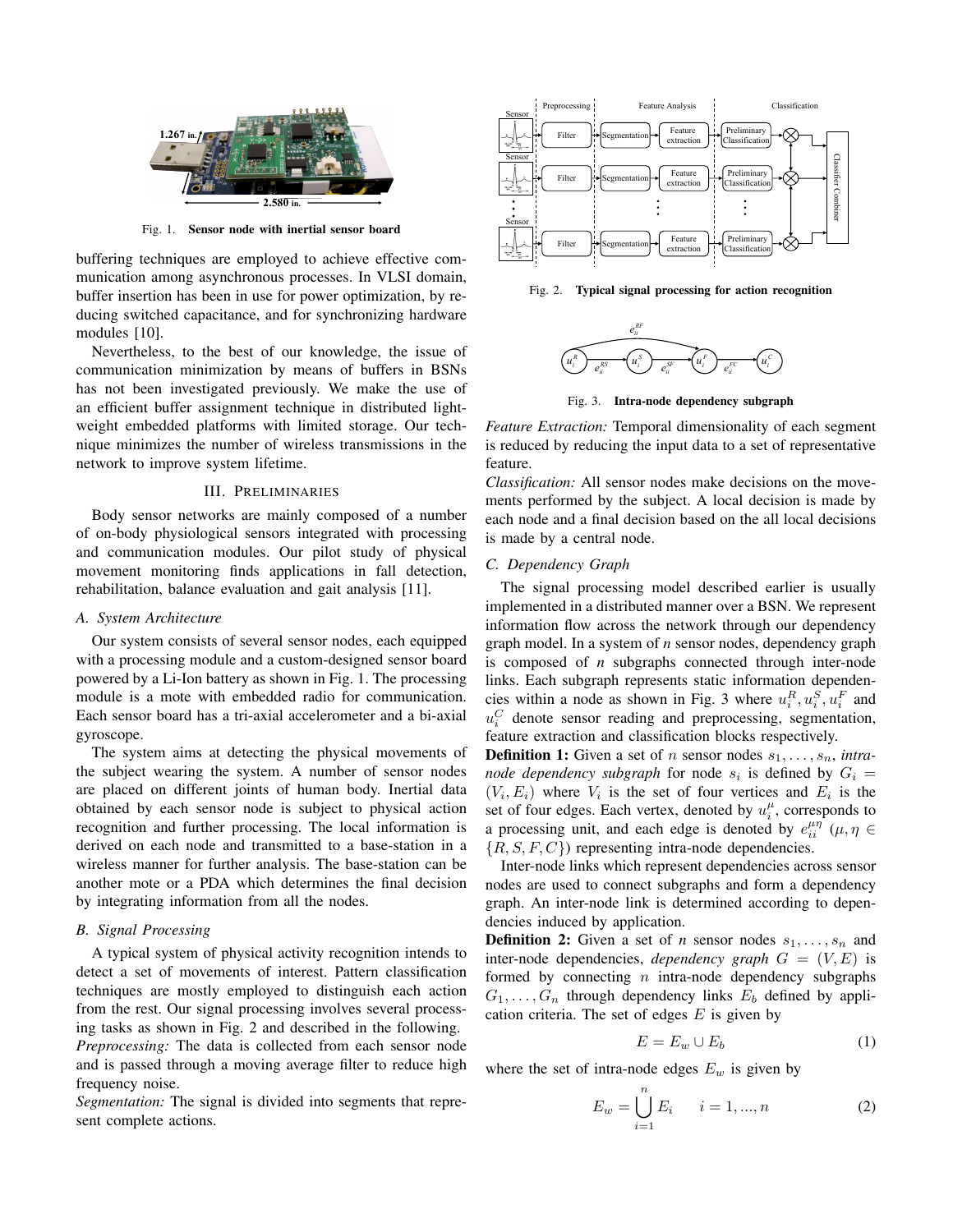

Fig. 4. Sample dependency graph with five inter-node links

and the set of vertices V is defined by

$$
V = \bigcup_{i=1}^{n} V_i \qquad i = 1, ..., n \tag{3}
$$

where each  $V_i$  is the set of vertices within subgraph  $G_i$ .

As an abstract example, Fig. 4 shows a dependency graph for a network of two sensor nodes where processing units are connected through five inter-node dependency links.

In our system of activity monitoring, practical inter-node links  $e_{ij}^{\mu\eta}$  connecting processing block  $\mu$  at node  $s_i$  to processing block  $\eta$  at  $s_j$  are presented as follows. A link  $e_{ij}^{SS}$  shows that the segmentation block at sensor  $s_j$  requires segmentation results from sensor  $s_i$ . A lack of prominent patterns prevents  $s_i$  from properly determining start and end of actions. When a subject is walking, a node placed on the leg observes high quality pattern, but a head node observes noisy signals and irrelevant patterns. A link  $e_{ij}^{SF}$  is required when node  $s_i$  becomes a master node for segmentation and provides node  $s_i$  with the annotation points (fragment of sensor data stream signifying a certain activity of predefined class type) for feature extraction. When  $s_j$  requires information on features calculated by  $s_i$  to extract features, a link  $e_{ij}^{FF}$  is added. If classification at node  $s_j$  is contingent on certain features from  $s_i$ , a link  $e_{ij}^{FC}$  is required. A segmentation unit may need information on current movement detected by another node. In this case, a link  $e_{ij}^{CS}$  is added to the dependency graph. A link  $e_{ij}^{CF}$  is required if the feature extraction depends on classification results provided by other nodes. When sensor node  $s_i$  is considered as classifier combiner, links of the form  $e^{CC}_{ij}$  are considered allowing other nodes to transmit local classification to the central node.

## IV. PROBLEM DEFINITION

Data transmissions is one of the major sources of power consumption in BSNs. Transitional movements are mostly non-periodic and discontinuous in time. Therefore, inter-node transmissions are required according to the availability of data due to new human actions. The main drawbacks with such a model include the overhead introduced by the establishment of new communication channels and low bandwidth utilization. To compensate these issues, our model aims to minimize the number of burst transmissions by inserting appropriate buffers between dependent processing units.

The idea behind using buffers is to transmit the maximum amount of data in short time intervals. The large number of data blocks produced by each processing unit is stored locally and is transmitted using available bandwidth. This



Fig. 5. Example of buffer assignment method

would conform to real situations of healthcare systems where physicians are interested in receiving reports on daily activities rather than immediate reports. By assuming no immediate deadlines in the system, we maintain individual buffers on each link and transmit the data blocks separately for each inter-node link.

Problem 3: Given dependency graph G, each inter-node link  $e_{ij}^{\mu\eta}$  is associated with a number  $x_{ij}^{\mu\eta}$  denoting the number of actions for which data blocks produced by the source unit  $u_i^{\mu}$ are buffered prior to every transmission. The objective is to find values  $x_{ij}^{\mu\eta}$  that minimize the number of transmissions subject to memory constraints on nodes.

## *A. Buffer Assignment*

Through an illustrative example (Fig. 5), we show our buffer allocation technique in the rest of this section.

The amount of data that can be stored within buffers is constrained by the available memory of the nodes. Different processing units produce data blocks of different sizes. In the example shown in Fig. 5, reading (raw sampled sensor data), segmentation, feature extraction and classification generate data blocks of size 200, 2, 10 and 1 byte respectively.

**Definition 4:** The amount of data produced by unit  $u_i^{\mu}$  per action is called *data unit* and denoted by  $b_i^{\mu}$ .

Our communication model maintains three types of buffers for each sensor node as defined below:

**Definition 5:** A buffer of size  $b_i^{\mu}$  associated with processing unit  $u_i^{\mu}$  is called *intra-node buffer* in order to enable in-node processing. The data stored in this buffer will be consumed by the next processing unit within the same node.

In the above example, the total amount of intra-bode buffers, labeled by W, maintained for nodes  $s_1$  and  $s_2$  is  $W_1 = W_2$  =  $200 + 10 + 2 + 1 = 213.$ 

**Definition 6:** A buffer allocated to a processing unit  $u_i^{\mu}$  due to inter-node dependencies is called *inter-node buffer*. Such a buffer provides data for consequent dependent units.

Inter-node buffers are sized according to the number of actions each link would store. An inter-node link with  $x_{ij}^{\mu\eta}$ number of actions allocates a buffer to the source unit and another buffer to the destination unit. When a source unit has more than one outgoing edge, only one buffer is enough to store data for both links. The size of such buffer is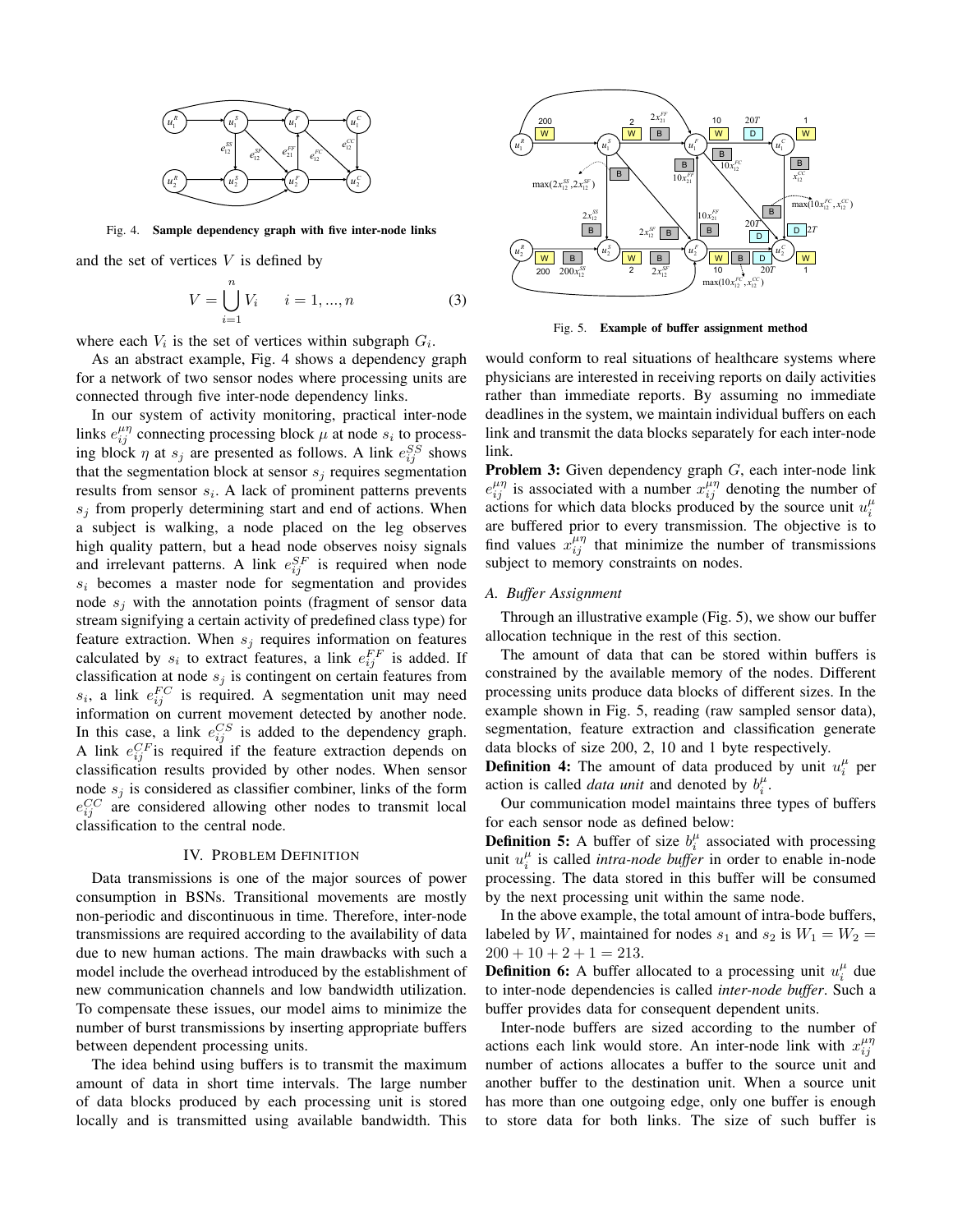determined based on maximum amount of data required to be transmitted among the links. In Fig. 5, the processing unit  $u_1^S$  has two outgoing edges. The inter-node buffer (labeled by *B*) is then sized according to the values of  $x_{12}^{SS}$  and  $x_{12}^{SF}$ . However, only a single buffer with the maximum required size would be sufficient to accommodate the data generated by this unit. That is, a buffer of size  $\max(2x_{12}^{SS}, 2x_{12}^{SF})$  is allocated.<br>Destination units however require  $2x_{12}^{SS}$  and  $2x_{12}^{SF}$ . Similarly Destination units, however, require  $2x_{12}^{SS}$  and  $2x_{12}^{SF}$ . Similarly, a destination unit with more that one incoming edge requires a buffer sized according to maximum amount of data enforced by the incoming links. In Fig. 5, such a buffer (with size  $\max(10x_{12}^{FC}, x_{12}^{CC})$  is allocated to the incoming links at  $u_2^C$ .<br>Moreover an inter-node dependency prevents the destination Moreover, an inter-node dependency prevents the destination unit from performing any processing until it receives data from the source. That is, the data produced by the predecessor of the destination unit  $(b_i^{\eta-1})$  $j^{(\eta-1)}$  must be buffered as well. In Fig. 5, link  $e_{12}^{SS}$  enforces a buffer of size  $200x_{12}^{SS}$  on the incoming link  $e^{RS}$  $\text{link } e_{11}^{RS}$ .

Computational time varies from one processing unit to another. This implies that consecutive processing blocks may operate at different speeds. When a processing unit is slower than its predecessor, extra buffers are inserted to compensate the timing delay.

**Definition 7:** *Production rate*,  $r_i^{\mu}$ , is defined as the number of actions a unit  $u_i^{\mu}$  can process in a given time unit.

Definition 8: A buffer enforced due to data processing time delay between two consecutive units is called *delay buffer*.

In the above example, we assume that the reading, segmentation and feature extraction all have the same production rate  $r_i^{\mu} = 10$ . The classifier, however, operates slower with  $r^C = 8$ . This requires delay buffers (labeled by D) of size  $r_i^C = 8$ . This requires delay buffers (labeled by *D*) of size<br>20T to prevent data overflow for extended time period, where *20T*, to prevent data overflow for extended time period, where *T* refers to the time until memory overflows. The classifier on the second node has two incoming edges which must hold transmitted data for future processing by the classifier.

We make here certain assumptions about the frequency of occurrence of the actions. We assume that the number of movements occurring in a given time period follows a Poisson distribution [12]. The probability of observing x number of actions in a given time interval is represented by

$$
p(x) = \frac{\lambda^x e^{-\lambda}}{x!}
$$
 (4)

where  $\lambda$  is the expected number of movements occurred in the given interval. With a confidence level of  $1 - \alpha$ , the Poisson model provides an upper bound  $k$  on the number of actions occurred during the interval:

$$
p(x \le k) = \sum_{x=0}^{k} p(x) = 1 - \alpha
$$
 (5)

Definition 9: The upper bound on the number of actions occurred during a given time interval is known as *action rate*, *k*, which is obtained according to Poisson distribution model.

## *B. Problem Formulation*

Given the dependency graph *G* as described earlier, let  $a_{ij}^{\mu\eta}$ be a binary that represents existence of inter-node links and is given by

$$
a_{ij}^{\mu\eta} = \begin{cases} 1, & \text{if } s_i \text{ and } s_j \text{ are dependent through } u_i^{\mu} \text{ and } u_j^{\eta} \\ 0, & \text{otherwise} \end{cases}
$$
 (6)

and let  $d_i^{\mu}$  be another binary denoting whether or not a processing unit is slower than its predecessor.

$$
d_i^{\mu} = \begin{cases} 1, & \text{if } r_i^{\mu} < r_i^{\mu-1} \\ 0, & \text{otherwise} \end{cases}
$$
 (7)

The number of actions  $A$  occurred at action rate  $k$  during time period  $T$  is given by

$$
A = k \times T \tag{8}
$$

and the number of transmissions can be calculated by

$$
Z = \sum_{i,j} A \frac{a_{ij}^{\mu \eta}}{x_{ij}^{\mu \eta}} \tag{9}
$$

The total size of the intra-node buffers  $W_i$  for node  $s_i$  is given by

$$
W_i = \sum_{\mu} b_i^{\mu} \tag{10}
$$

and the total size of the inter-node buffers for node  $s_i$  is determined by

$$
B_i = \sum_{\mu} \left( \max_{j,\eta} (a_{ij}^{\mu\eta} b_i^{\mu} x_{ij}^{\mu\eta}) + \max_{j,\eta} (a_{ji}^{\eta\mu} b_j^{\eta} x_{ji}^{\eta\mu}) + \max_{j,\eta} (a_{ji}^{\eta\mu} b_j^{\mu-1} x_{ji}^{\eta\mu}) \right)
$$
(11)

and the total size of delay buffers for node  $s_i$  is given by

$$
D_i = T \sum_{\mu} d_i^{\mu} \left( \left( r_i^{\mu - 1} - r_i^{\mu} \right) b_i^{\mu - 1} + \sum_{j,\eta} a_{ji}^{\eta \mu} b_j^{\eta} \right) \tag{12}
$$

Let  $M_i$  be the size of the memory on node  $s_i$ . The problem of minimizing the number of transmissions can be formulated as a convex optimization problem as follows:

$$
Min \tZ \t(13)
$$

subject to:

$$
W_i + B_i + D_i \le M_i \qquad \forall i \in \{1, ..., n\}
$$
 (14)

$$
x_{ij}^{\mu\eta} \in Z^+ \quad \forall i, j, \mu, \eta \tag{15}
$$

The non-linear constraints due to the *max* functions in (11) can be transformed into linear equations by expanding every function over all values taken by the function. The integrality condition (15) can be relaxed to solve the problem using common convex programming tools.

$$
x_{ij}^{\mu\eta} > 0 \quad \forall i, j, \mu, \eta \tag{16}
$$

The solution obtained due to integrality relaxation will not carry the optimality condition, but we find a lower bound on the size of memory for which the result is optimal.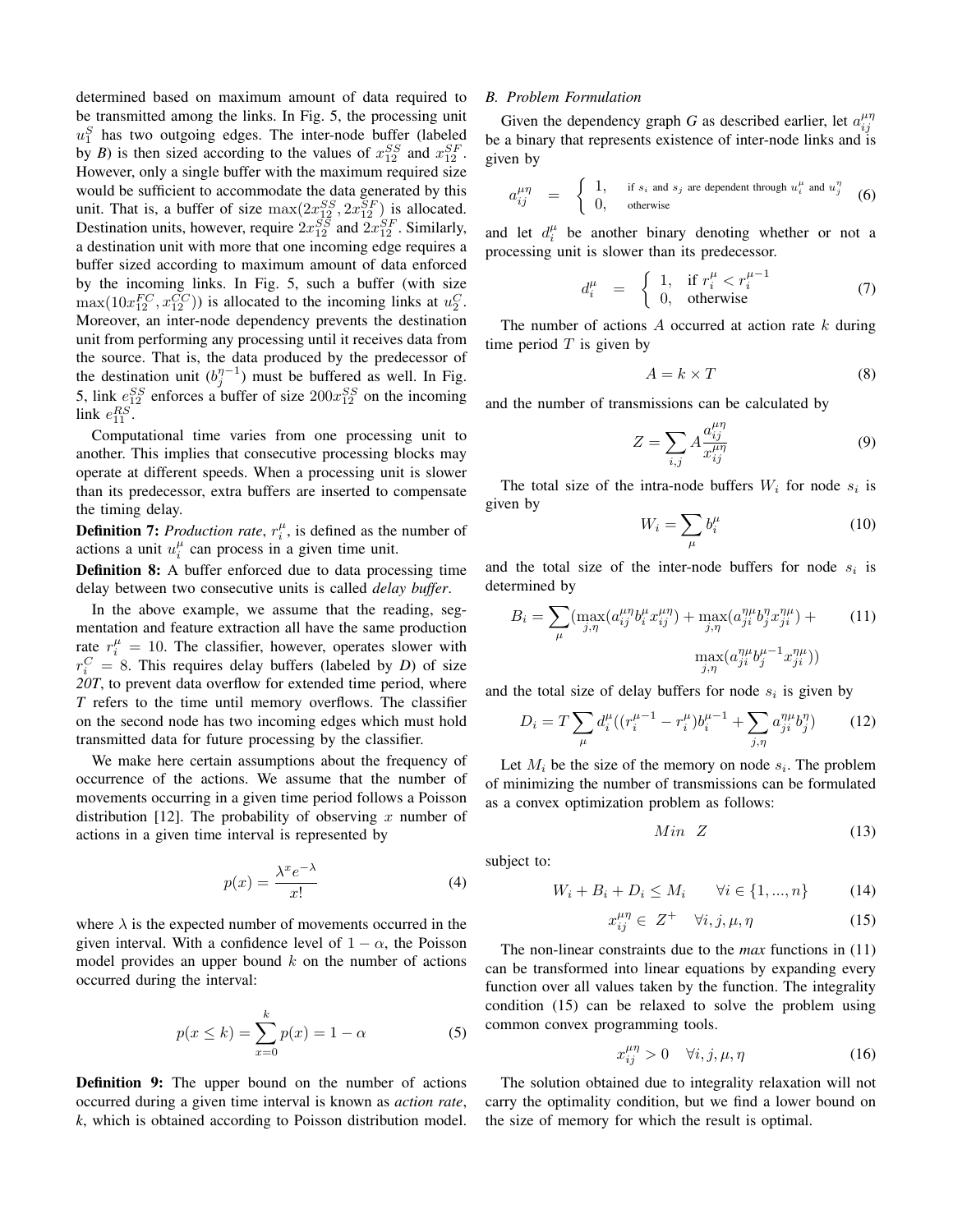

Fig. 6. Three components of inter-node buffers

**Theorem 10:** For each sensor node  $s_i$ , the integer relaxed convex optimization finds optimal solutions for memories of size

$$
M_i - \sum_{\mu} (1 - \varepsilon) \alpha_i^{\mu} \beta_i^{\mu} \gamma_i^{\mu} \tag{17}
$$

where

$$
\alpha_i^{\mu} = a_{ij}^{\mu \eta} b_i^{\mu} \quad \text{s.t.} \quad j, \eta = \arg \max_{j, \eta} (a_{ij}^{\mu \eta} b_i^{\mu} x_{ij}^{\mu \eta})
$$
  

$$
\beta_i^{\mu} = a_{ji}^{\eta \mu} b_j^{\eta} \quad \text{s.t.} \quad j, \eta = \arg \max_{j, \eta} (a_{ji}^{\eta \mu} b_j^{\eta} x_{ji}^{\eta \mu})
$$
  

$$
\gamma_i^{\mu} = a_{ji}^{\eta \mu} b_j^{\mu - 1} \quad \text{s.t.} \quad j, \eta = \arg \max_{j, \eta} (a_{ji}^{\eta \mu} b_j^{\mu - 1} x_{ji}^{\eta \mu})
$$
 (18)

*Proof:* Inter-node buffers assigned to each processing unit can have at most three components as given in equation (11). Integer relaxation would increase size of each optimal buffer associated with  $x_{ij}^{\mu\eta}$  by factor  $1-\varepsilon$  of the unit data  $(\alpha_i^{\mu}, \beta_i^{\mu}, \gamma_i^{\mu})$ as shown in Fig. 6. Hence, the memory usage on each node is optimized as illustrated in (17).

#### V. EXPERIMENTAL SETUP

In our experiments, we use TelosB motes which are commercially available form XBow<sup>®</sup>. Information regarding the hardware specification, power consumption and memory can be found in [13]. These motes have memories of size  $M_i = 10KB$ . We take a network of three sensor nodes with different configurations to show the effectiveness of our technique. We estimate timing delays based on our preliminary results obtained from SPINE [3], an open source framework for BSNs. According to this investigation, the reading unit operates at  $2.1Hz$  for input data of 200 samples. We further assume that segmentation is performed based on standard deviation taken over a moving window [14] which produces annotations at  $2.9Hz$ . Feature extraction operates at  $2.2Hz$ for obtaining 13 statistical features enforcing delay buffers between segmentation and feature extraction. We assume a  $k$ -NN algorithm for classification that operates at  $1.9Hz$ enforcing extra delay buffers between feature extraction and classification.

We solve our optimization problem using CVX [15], a package for specifying and solving convex programs, in two scenarios with respect to the action rate. In the worst case, movements occur continuously with no stall in between. In this case, we assume the rate of  $1.8Hz$  (110 actions/min.) for walking actions as measured in [16]. We also solve the problem for the case where the action rate is  $0.0167Hz$  (1) action/min.). In the former scenario, the Poisson model is used to achieve a confidence level of 95%. In the later case,



Fig. 7. Communication network for experimental setup (Conf. #1)



Fig. 8. Communication network for experimental setup (Conf. #2)

however, processing blocks operate fast enough compared with the incoming actions. Therefore, no delay buffers are needed.

## VI. EXPERIMENTAL RESULTS

We solve the convex optimization problem for several configurations, corresponding to a particular BSN application, of a network composed of three sensor nodes. The first configuration is shown in Fig. 7 where node 2 is the master node for segmentation and classification. This node receives local annotations from the two other nodes and makes a decision on final annotations. The annotation points are then transmitted to the other nodes for feature extraction. This node is also responsible for combining local classifications. Internode links are labeled as  $x_{ij}^{\mu\eta}$  where their weights denote the number of actions stored in the buffers of each adjacent sensor node. In Fig. 8, another configuration is depicted where sequential dependencies for segmentation are needed. This model also takes into consideration dependency of features of node 2 on features obtained by other two nodes. Finally, nodes 1 and 3 perform a partial data fusion at the feature level for their classification. In the last configuration, shown in Fig. 9, we consider dependency of a feature extraction, node 2, on segmentation and classification of other nodes. A complete data fusion at the feature level is performed by the classifier on node 2. In Table I, the results of our optimization are shown for the three configurations. The last column portrays packet transmission reduction. All the results are calculated for the period of twenty four hours of continuous physical activity monitoring.

### VII. DISCUSSION AND FUTURE WORK

We outline several important issues along with our future plans in the following.

• Our proposed technique has several advantages in addition to the main objective of transmission reduction.